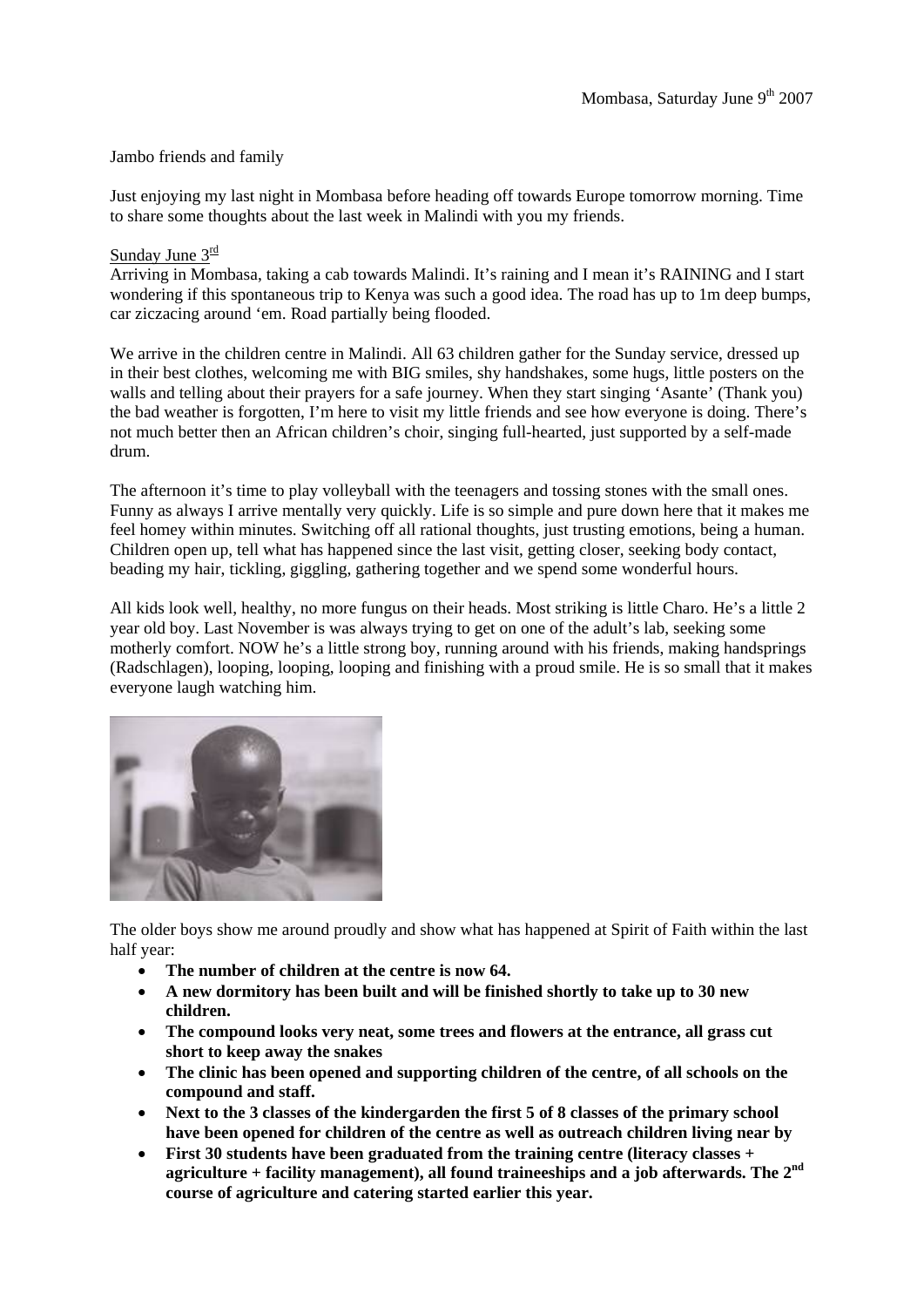• **There're a lot of fields around the training centre where different vegetables and grains are being planted, testing which grow best in Malindi's climate (European spinach doing better then the local one surpringly) and supporting the centre's kitchen.** 

## Monday June  $4^{\underline{th}}$

I have a chance to talk to Veronica. She and here 5 siblings were abonded by their parents when they were small, growing up at the other children centre near Nairobi. After years of search they finally found their mother, who is in prison having severe alcohol and drug problems. 2 of Veronica's brothers have a similar lifestyle as their mother, the other sisters are living far away, so it's Veronica who tries to take care of her mom a bit. After visiting her she's now calling regularly, begging to help getting her out of prison, forgiving her of the past. Veronica just found back her mom, full of hope and now this… Veronica also tells about the workshop she attended about HIV education and turns away shyly whenever talking about sexual issues. She sees it now as her duty to educate the mamas of the centre, the older children to break the ban that's forced on people with HIV/AIDS down here. She is one of the local women who'll make a difference…

When Veronica starts talking about her beloved singing her eyes brighten up again. Lately she recorded a CD with 4 songs with the children from the centre as a background choir. Need to get one.



During school breaks the compound is filled with students in red and blue t-shirts. On Monday and Friday there're sports classes, on 'regular' days they were blue-white checkered uniforms. At the end of the day the entire school gathers for a sport competition, red against blue. One girl, one boy of every grade competing against one another. Running to a bucket filled with water, filling empty bottle with it, running around a tree, getting back, emptying it again and running over the finish line. The air is filled with laughter, clapping, cheering, splashing water and … rain. Wonderful ;o)

### Tuesday June  $5<sup>th</sup>$

Students of the catering course at the training centre have a practical training today, learning to cook with traditional stoves, gas as well as electricity. They serve the people of the office a 3 course menue, asking for evaluation at the end. I never thought I would eat crème caramel in a children centre in Kenya, how yummy…

### Wednesday June  $6<sup>th</sup>$

Car got stucked in the mud all day yesterday (road to the centre flooded that it can only be reached by foot via the prison's compound…) so that only today we can finally go on outreach.

• **The streetwork programme is supporting currently 54 families with food + medicine + education for the children to support children with HIV related problems remaining at their families. Children of another 10 families are being sent to school.** 

Last year we met Maitha, a single father of 4 children, HIV positive, lying on the ground of his Makuti (mud hut) more dead then alive after having refused taking medication to fight AIDS. We rushed him into hospital, not sure if he would survive the night. After some transfusions, he was ready to get some blood from me which made him strong enough to take the quite aggressive HIV medication. I hardly recognise Maitha, he is walking upright, looking healthy, well nourished, well dressed, just preparing dinner for his children. Being a bit nervous about my 'official' visit ;o) The outreach programme helped him to start a little business, giving 7 boda bodas to him (bicycle taxis), driving one himself and renting the others out. He no longer needs support from the programme. Unbelievable that a bit of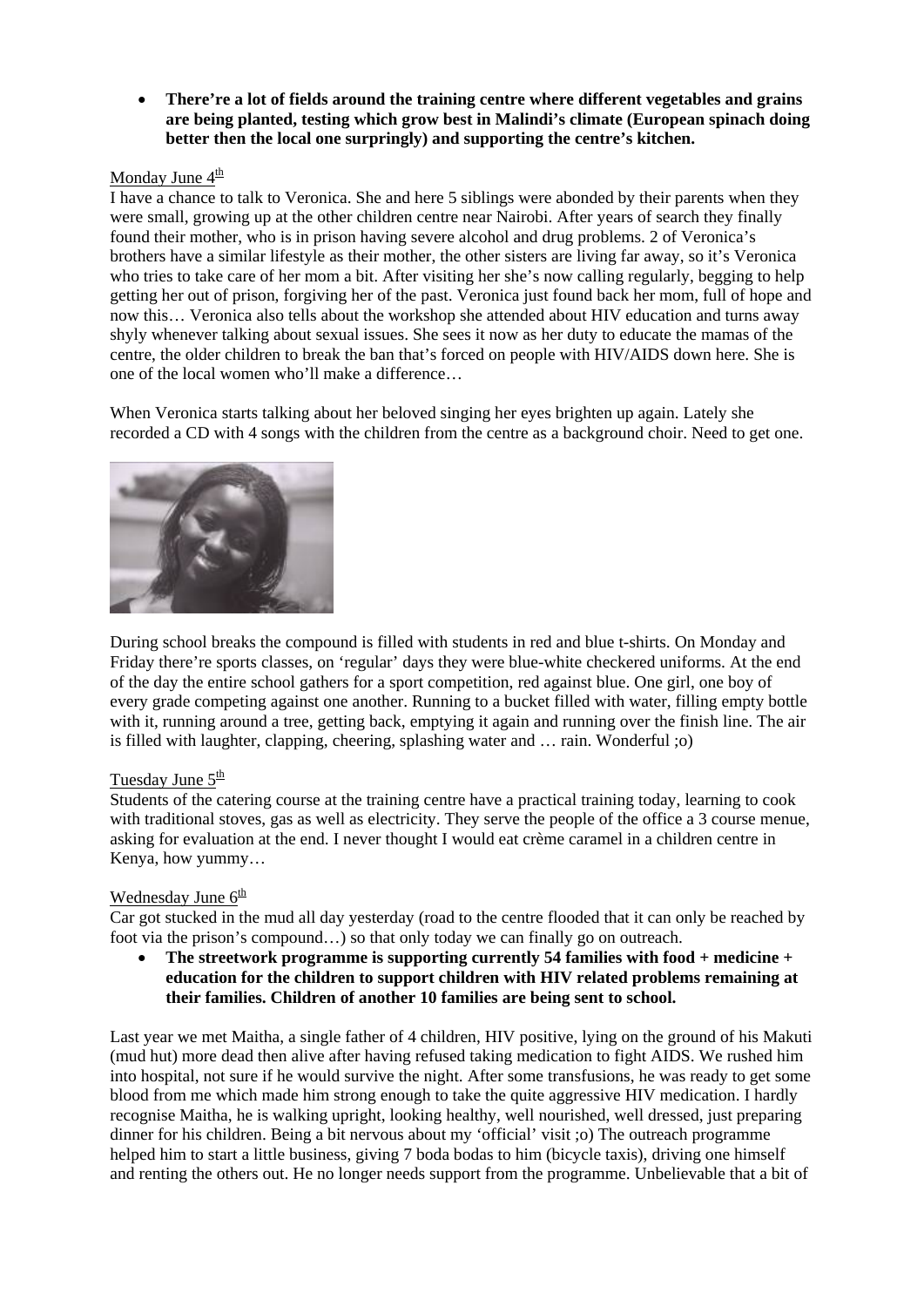blood and medication has saved this man's life, ensuring 4 children not to become orphans! A true WOW moment.



In total **7 families have been supported by starting up little businesses** so far, some doing so well that they do not need any further support (except children's school fees. Primary school is free down here, however uniforms, shoes, pencils, books still need to be paid, too much for the low income of most), giving a chance to other families in need to join the programme.

On the other hand we meet families where some of the children or relatives died. Some of the newly take ins have not taken their medication correctly, their health status being critical. Koki quickly explains the case history of every family, a lot of sexual abuse, transmitting the virus freely. Women just don't have a voice down here, they dare to say 'no', condoms are a 'no go' for most men, mothers cannot protect their daughters. Most houses don't have lockable doors. One of the girls is meeting her rapist every day on the way to school. No comment. These histories still make me speechless.

#### Thursday June  $7^{\underline{th}}$

Another practical day at the catering class of the training centre, this time serving professionally, the students prepared the 'Blessed Restaurant' with a written menue, flowers on the table and self-baked bread. Really well done!

I'm having a chat with Ria. Nancy (the little girl I support) and Quinta were taken in the centre in 2005 when their mother was close to dying of AIDS and begged Ria to take care of her 2 smallest girls. Due to good medication and food of the outreach programme she survived surprisingly but refuses to take her children back. There's a new law that orphans should stay a few weeks per year at their families if any relatives are known. Nancy has been very homesick since she came back from her mom in april, still wetting her bed every night, stuttering more strongly at school. Ria and me agree that children should be with their parents whenever. Especially with a lovely woman like this mother is. She'll get a donation to start a small business shortly and we discuss if we should link this money to a rule that she has to take back her children. On the other hand we know about the violence in this family. The older sisters have been 'kidnapped' by an uncle to Nairobi, being sent into prostitution. One has returned with 2 children, being a teenager herself. HIV status unknown. Emotionally we don't want these 2 adorable girls to grow up in such an environment, however the mother could end up in jail if she abondends her children officially. There's no right or wrong. Both girls will stay in the centre.

Koki's mother invited me for dinner. Koki's sister is also present, having a huge abcess on one of her legs. Koki asks me to convince her sister that she should follow the doctor's advise that the lower leg needs to be amputaded. Other doctor's have another opinion and suggest surgery. Even if Koki is social worker at the centre having quite a good income, emergencies like this ruin her financially that she pushes for the amputation rather then a long treatment. I just couldn't tell the sister that she should go for the amputation. Now her father or older brother is coming from far to convince the sister. Unbelievable that the amputation of a leg is based on finances. Welcome to Kenya!

#### Friday June  $8^{\text{th}}$

Children gather for an offical farewell and we sing together and dance. Ach ja…